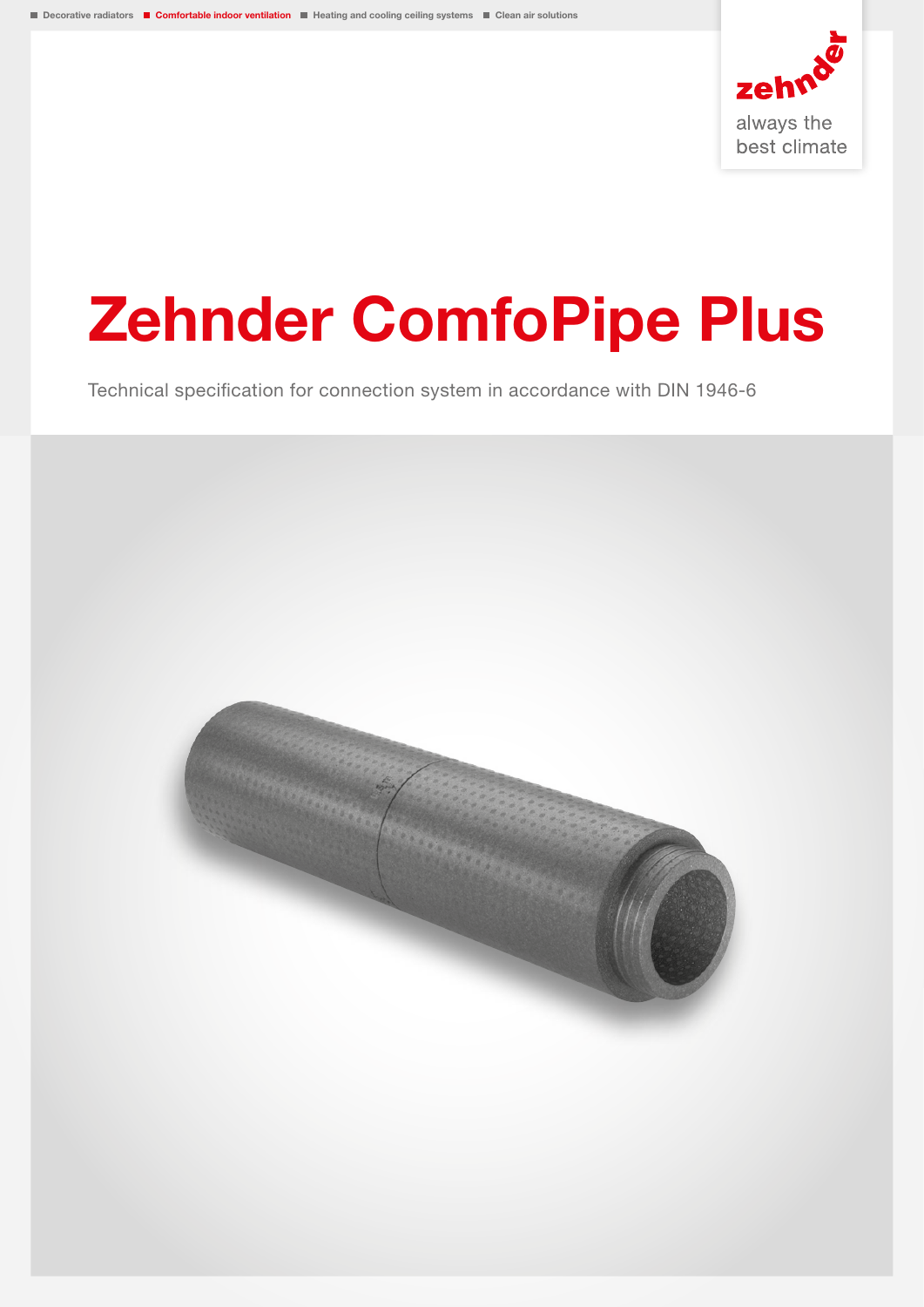## **General**

Zehnder ComfoPipe Plus is a self-supporting and lightweight tube system and is therefore easy to install. The connection system includes close-fitting, pluggable, and robust connection and has very high thermal insulation properties. It fulfils the requirements of DIN 1946-6 up to 60 mm and, with its closed-cell and vapour-tight surface, also satisfies leakage classifications up to Class D.





ComfoPipe Plus connection bend 160

ComfoPipe Plus tube ComfoPipe Plus bend



ComfoPipe Plus connector



ComfoPipe Plus 200 adapter

#### **Benefits**

- Everything from a single source with the air distribution system and comfort ventilation unit, all components are available for the complete ventilation system
- Simple installation owing to modular design and compact dimensions

## Technical specifications

| <b>Zehnder ComfoPipe Plus</b> |                                 |  |  |  |  |
|-------------------------------|---------------------------------|--|--|--|--|
| Material thickness:           | 43 mm                           |  |  |  |  |
| λ:                            | 0.035 W/m K                     |  |  |  |  |
| Coefficient of heat transfer: | $0.68$ W/m <sup>2</sup> K       |  |  |  |  |
| Application range:            | -25 °C to 80 °C                 |  |  |  |  |
| Fire class:                   | <b>B2</b>                       |  |  |  |  |
| Weight:                       | Tube element 160: 1,082 g       |  |  |  |  |
|                               | Tube element 200: 1,313 g       |  |  |  |  |
|                               | Bend 160 45°: 205 g             |  |  |  |  |
|                               | Bend 200 45°: 271 g             |  |  |  |  |
|                               | Connector 160: 110 g            |  |  |  |  |
|                               | Connector 200: 128 g            |  |  |  |  |
|                               | Adapter ComfoAir Q600 ST: 678 g |  |  |  |  |

#### Article numbers

| <b>Description</b>                                                 | <b>Article number</b> |
|--------------------------------------------------------------------|-----------------------|
| ComfoPipe Plus 160 tube element L = 940 mm,<br>$D = 246 / 160$ mm  | 990 328 700           |
| ComfoPipe Plus 160 bend $45^{\circ}$ D = 246 / 160 mm              | 990 328 701           |
| ComfoPipe Plus 160 connector $D = 277$                             | 990 328 702           |
| ComfoPipe Plus 200 tube element $L = 940$ mm<br>$D = 286 / 200$ mm | 990 328 720           |
| ComfoPipe Plus 200 bend $45^{\circ}$ D = 286 / 200 mm              | 990 328 721           |
| ComfoPipe Plus 200 connector $D = 326$                             | 990 328 722           |
| ComfoPipe Plus connection bend 160                                 | 990 328 704           |
| ComfoPipe Plus 200 adapter for ComfoAir Q600                       | 990 328 723           |
| ComfoPipe Plus 160 connector set for<br>ComfoFond-L Q TR           | 990 328 750           |
| ComfoPipe Plus 200 connector set for<br>ComfoFond-L Q ST           | 990 328 751           |
| ComfoPipe Plus external wall grille 160 mm                         | 990 430 584           |
| ComfoPipe Plus external wall grille 200 mm                         | 990 430 585           |

#### **Description**

Zehnder ComfoPipe Plus tube system 160 mm (or 200 mm) for standard-compliant design for outside and exhaust air. The light tube material is sealed against steam diffusion. The triple-seal connector pieces ensure a safe and air-tight connection. Adhesion of the joint on site is no longer required. The tube system comprises a length element of 940 mm (1,000 mm overall length), a connector for connecting the tube pieces without a connection profile and a 45° bend. Unit adapters are available for connecting the ventilation unit. Adapters are available to connect to the ComfoAir Q 350/450/600 ventilation units for standard-compliant and air-tight installation.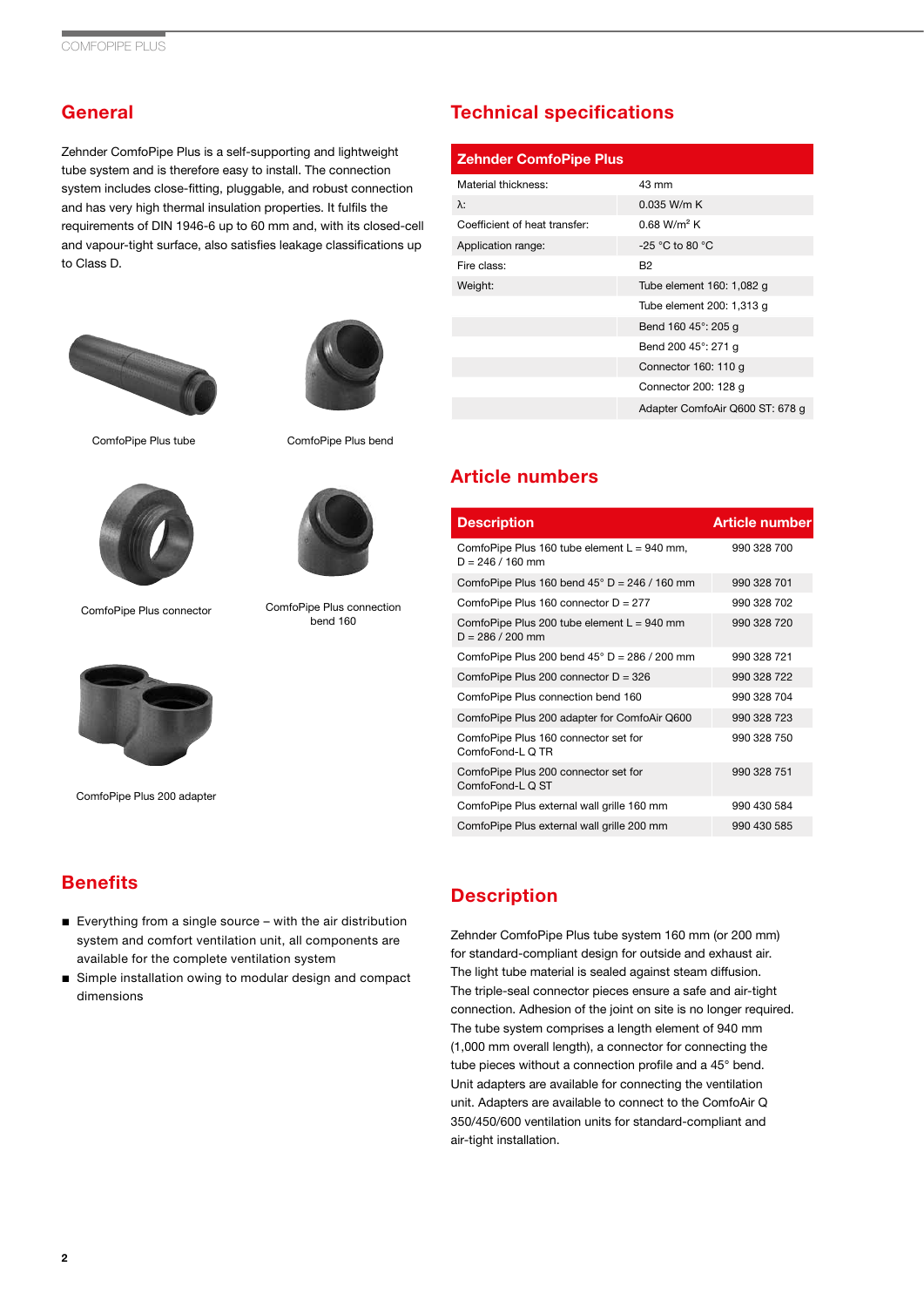The Zehnder ComfoPipe Plus tube system complies with the insulation requirements of DIN 1946-6 in a thermal sleeve of up to 60 mm insulation thickness with a wall thickness of only 43 mm.

#### **Dimensions**

| D <sub>1</sub>      | D <sub>2</sub> | D <sub>3</sub> | L      | L <sub>2</sub>   | L3       |
|---------------------|----------------|----------------|--------|------------------|----------|
| <b>Tube element</b> |                |                |        |                  |          |
| 160 mm              | 246 mm         |                | 500 mm | 440 mm           | 1,000 mm |
| 200 mm              | 286 mm         |                | 500 mm | 440 mm           | 1,000 mm |
| 45° bend            |                |                |        |                  |          |
| 160 mm              | 246 mm         |                | 60 mm  | $122 \text{ mm}$ |          |
| 200 mm              | 286 mm         |                | 70 mm  | 130 mm           |          |
|                     |                |                |        |                  |          |
| $2x 45^\circ$ bend  |                |                |        |                  |          |
| 160 mm              | 246 mm         |                | 59.5   | 58.6             |          |
| 200 mm              | 286 mm         |                | 58.0   | 56.9             |          |
|                     |                |                |        |                  |          |
| Connector           |                |                |        |                  |          |
| 160 mm              | 246 mm         | 277 mm         | 60 mm  | 80 mm            |          |
| 200 mm              | 286 mm         | 326 mm         | 60 mm  | 80 mm            |          |

# Dimensional drawings

#### ComfoPipe Plus







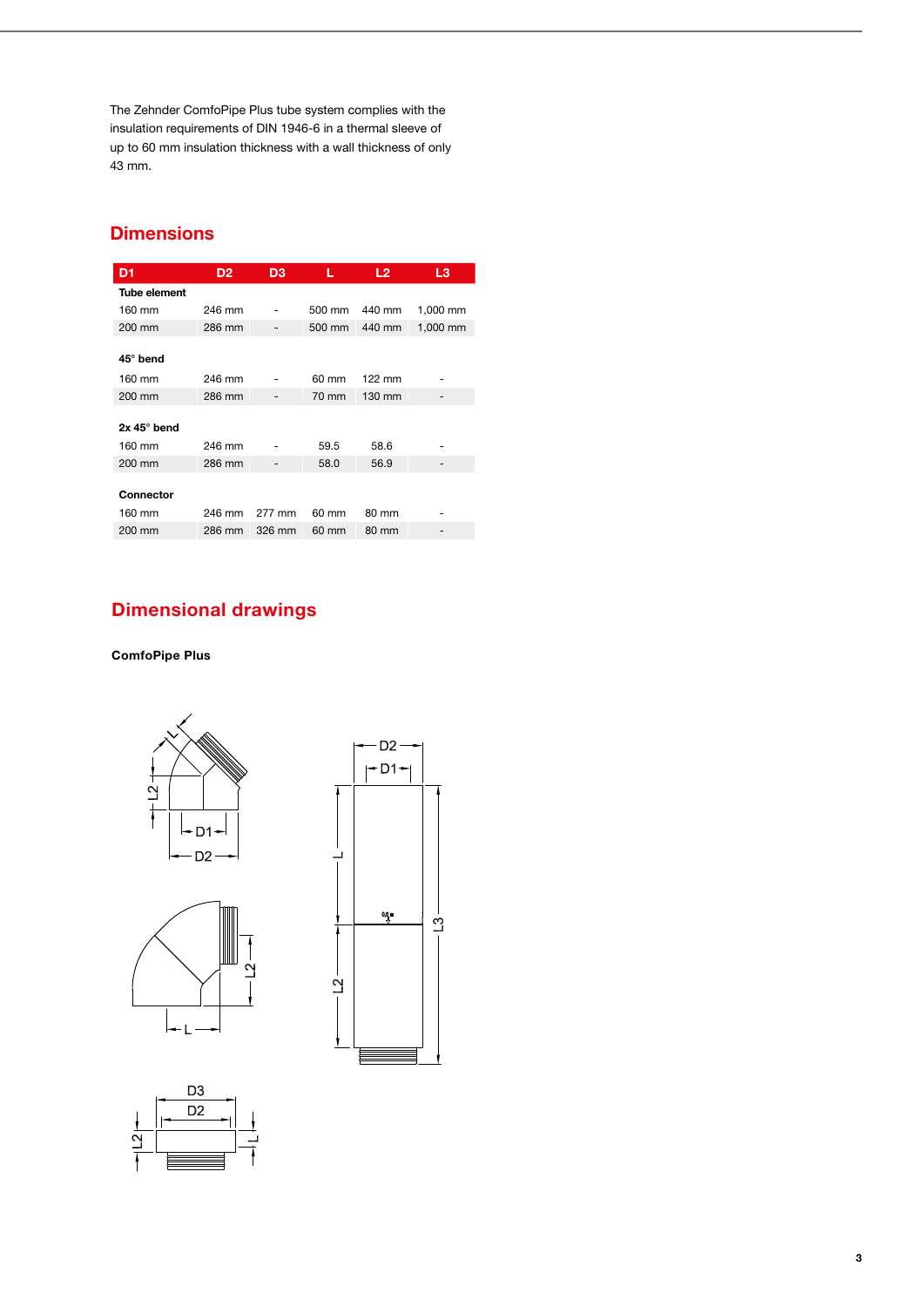# COMFOPIPE PLUS

#### ComfoPipe Plus adapter with ComfoAir Q350/450 TR





ComfoPipe Plus connector set for ComfoFond-L Q TR with ComfoAir Q350/450 TR

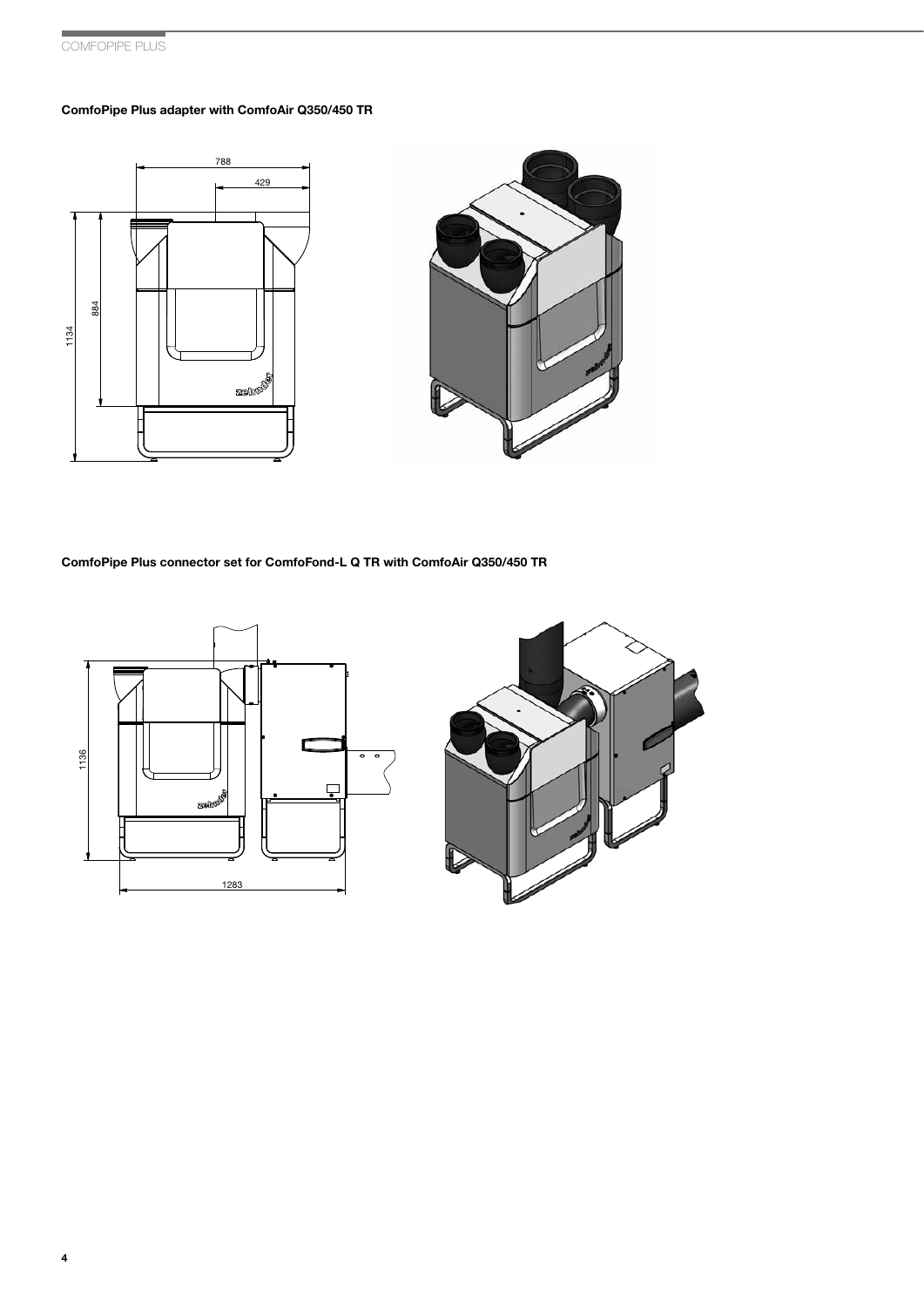ComfoPipe Plus connector set for ComfoFond-L Q600 ST



ComfoPipe Plus connector set for ComfoFond-L Q ST with ComfoAir Q600 ST